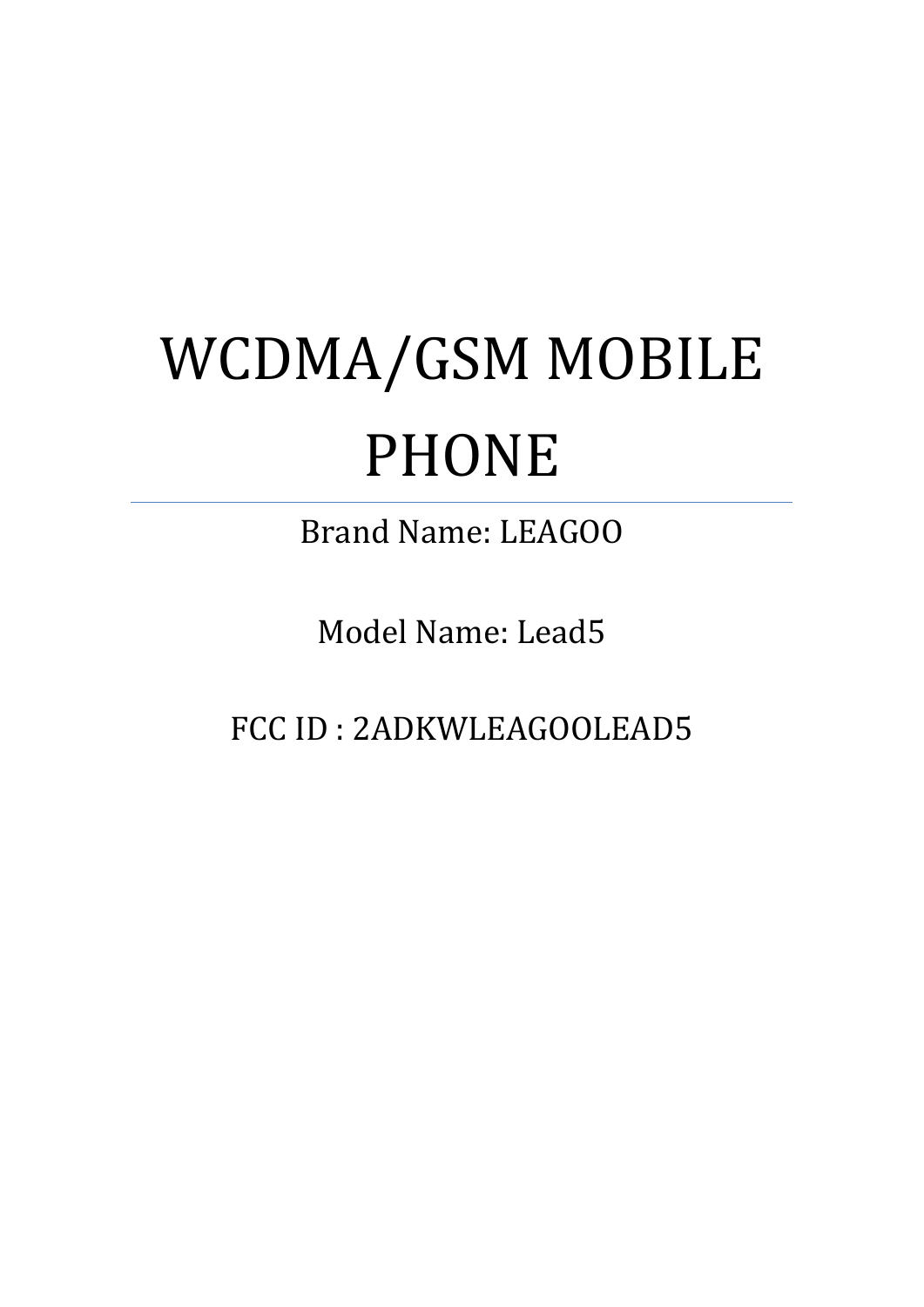# **CATALOG**

| 1           |     |        |              |     |  |  |  |  |
|-------------|-----|--------|--------------|-----|--|--|--|--|
| $\mathbf 2$ |     |        |              |     |  |  |  |  |
|             | 2.1 |        |              |     |  |  |  |  |
|             | 2.2 |        |              |     |  |  |  |  |
| 3           |     |        |              |     |  |  |  |  |
|             | 3.1 |        |              |     |  |  |  |  |
|             | 3.2 |        |              |     |  |  |  |  |
|             | 3.3 |        |              |     |  |  |  |  |
|             |     | 3.3.1  |              |     |  |  |  |  |
|             | 3.4 |        |              |     |  |  |  |  |
|             | 3.5 |        |              |     |  |  |  |  |
|             |     | 3.5.1  |              |     |  |  |  |  |
|             |     | 3.5.2  |              |     |  |  |  |  |
|             | 3.6 |        |              |     |  |  |  |  |
|             |     | 3.6.1  |              |     |  |  |  |  |
|             |     | 3.6.2  |              |     |  |  |  |  |
|             |     | 3.6.3  |              |     |  |  |  |  |
| 4           |     |        |              |     |  |  |  |  |
|             | 4.1 |        |              |     |  |  |  |  |
|             | 4.2 |        |              |     |  |  |  |  |
|             | 4.3 |        |              |     |  |  |  |  |
|             |     | 4.3.1  |              |     |  |  |  |  |
|             |     | 4.3.2  |              |     |  |  |  |  |
|             |     | 4.3.3  |              |     |  |  |  |  |
|             |     | 4.3.4  |              |     |  |  |  |  |
|             |     | 4.3.5  |              |     |  |  |  |  |
|             |     | 4.3.6  |              |     |  |  |  |  |
|             |     | 4.3.7  |              |     |  |  |  |  |
|             |     | 4.3.8  | Applications | . 9 |  |  |  |  |
|             |     | 4.3.9  |              |     |  |  |  |  |
|             |     | 4.3.10 |              |     |  |  |  |  |
|             |     | 4.3.11 |              |     |  |  |  |  |
|             |     | 4.3.12 |              |     |  |  |  |  |
|             |     | 4.3.13 |              |     |  |  |  |  |
|             |     | 4.3.14 |              |     |  |  |  |  |
|             |     | 4.3.15 |              |     |  |  |  |  |
|             |     | 4.3.16 |              |     |  |  |  |  |
|             |     | 4.3.17 |              |     |  |  |  |  |
|             | 4.4 |        |              |     |  |  |  |  |
|             | 4.5 |        |              |     |  |  |  |  |
|             | 4.6 |        |              |     |  |  |  |  |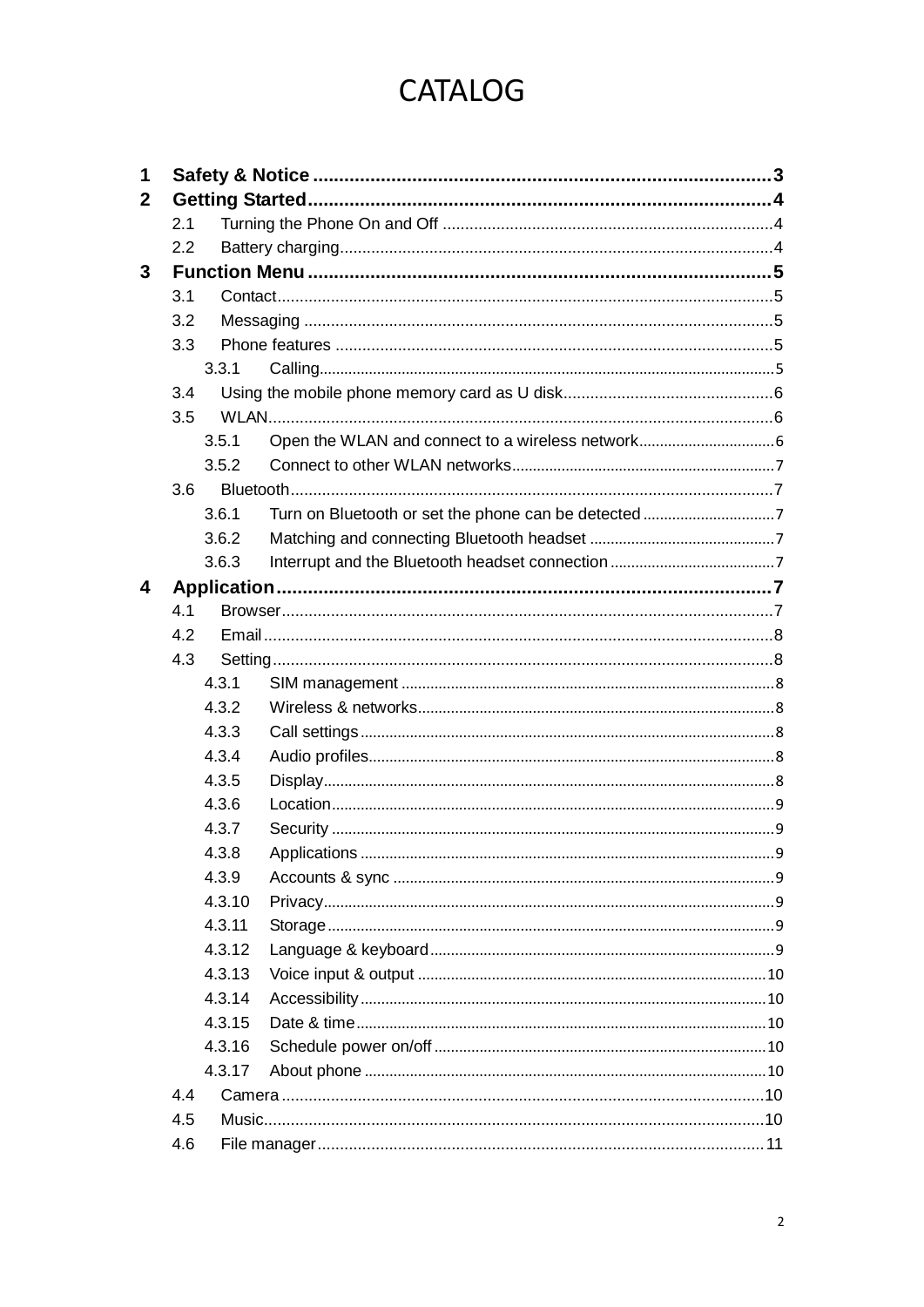## <span id="page-2-0"></span>**1 Safety & Notice**

**WARNING: Please pay attention to these guidelines, it's dangerous and may break the law, even the manufacturer will not undertake any responsibility to the user who does not follow with the following recommendations or improper to use the Smart Phone.**

- If the phone supports the "Flight mode" function, please set the mode as "Flight mode" on the plane. If not support, please turn off the phone before boarding, because the phone may cause interference in aircraft. Please follow any restrictions on the airplane.
- Switch the device off near the fuel, chemicals, or blasting areas. Keep the device away from the children.
- While driving please obey local laws and regulations with regard to Smart Phone use. When talking on the phone while driving, please obey the following rules: Concentrate on driving and be aware of traffic conditions; if your Smart Phone has a hands-free function, please use it in this mode. Under poor driving conditions, please stop the car before you dial or pick up the phone.
- Switch off the Smart Phones in the hospital or other forbidden using Smart Phone place. The Smart Phones will affect the normal work of electronic equipment and medical devices, such as pacemakers, hearing aids and other medical electronics equipment.
- Non-original accessories and components are not provided with repair warranty qualification.
- ◆ Please do not disassemble your phone by yourself, if your phone is out of order, please contact your supplier.
- ◆ Please do not charge the Smart Phone before battery is installed. Do not short-circuit the battery.
- ◆ Smart Phone must be charged in the good ventilated and cooling environment, and away from flammable and explosive materials.
- In order to demagnetization, please keep Smart Phone away from the magnetic material, such as disks, credit card etc.
- ◆ Keep the device dry. Precipitation, humidity, and all types of liquids or moisture can contain minerals that will corrode electronic circuits. If your device does get wet, remove the battery, and contact with the supplier.
- ◆ Do not use the Smart Phone in too high or too low temperature environment, and do not expose the Smart Phone to strong sunlight or high humidity.
- Do not use liquid or wet cloth with strong detergent to clean the device.
- This Smart Phone is provided photograph, video recording and sound recording functions; please follow the relevant laws and regulations to use those functions. Photograph, video recording and sound recording without authorization may violate laws and regulations.
- While using the network functions, please do not download the files which have virus, do not install any photos and ring tones which have been damaged. If it results the phone abnormally, our company will not undertake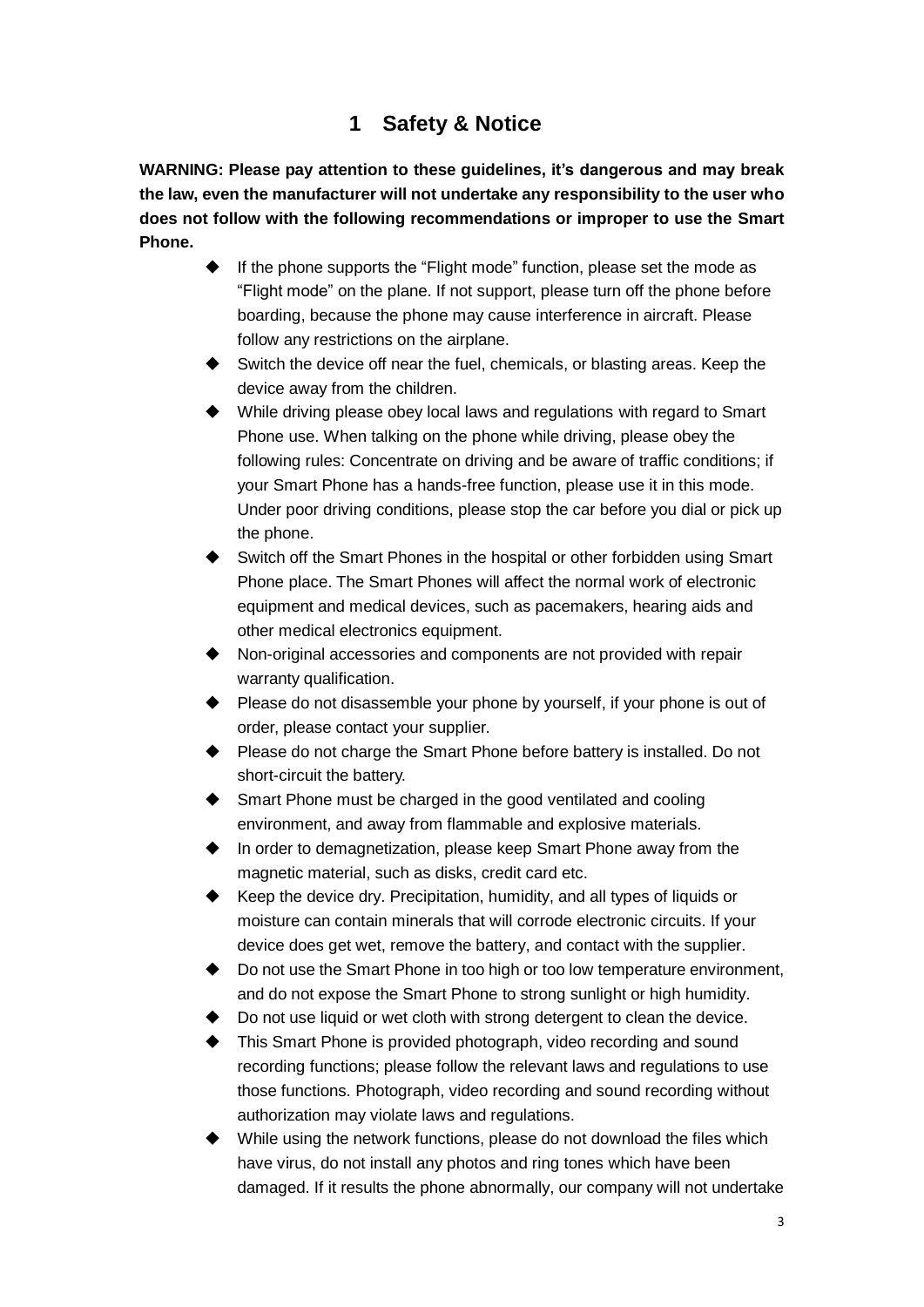any responsibility.

◆ Please dispose of batteries according to local regulations, please recycle when possible. Please do not dispose as household waste.

<span id="page-3-0"></span>**STATEMENT**: **Our Company reserves the right to revise this manual content without prior notice**.

### **2 Getting Started**

#### <span id="page-3-1"></span>**2.1 Turning the Phone On and Off**

To turn on or off the phone please hold down **the Power key**.

If you turn on the phone without having inserted the SIM card, phone will display "**No SIM card**". After inserting the SIM card, the phone will automatically check if the SIM is useable.

The following will be displayed in this order:

#### **Input Phone Lock Code**

—If you set the Phone Lock.

#### **Input PIN**

—If you set the SIM Lock.

#### **Searching**

<span id="page-3-2"></span>—The phone will conduct a search to find the appropriate network connections.

#### **2.2 Battery charging**

- **Plug the charger connector with the phone, and plug the charger into the electrical outlet.**
- At this time the charge level icon will repeatedly flash at the top right corner of the mobile phone's screen; If the mobile phone charging while power off, a charging indication will appear on the screen. If the mobile phone was used even after there was insufficient power, it might take some time after having begun charging until indication of charging appears on the screen.

When the battery level icon does not flash anymore, this means that the battery is fully charged. If charging while power off, there will still be an indication on the screen when the charging is complete. This process usually takes more than 2.5 hours(The first three times you recharge, you'd better keep 12-14 hours, as this will help extend battery life).The mobile phone and charger will become warm during charging and this is normal.

 When charging is complete, unplug the charge connector from the electrical outlet and the mobile phone.

#### **ATTENTION:**

- Charging must be performed in a well-ventilated area with a temperature between  $-10^{\circ}$ C and  $+50^{\circ}$ C. The factory-supplied charger must be used. Using an unapproved charger could be dangerous in addition to being in breach of the provisions of the repair warranty.
- If the mobile phone automatically shuts down, or indicates that "Battery is low" you should immediately charge the battery. If the battery has not been entirely used up before charging, the mobile phone will automatically decrease the recharging period.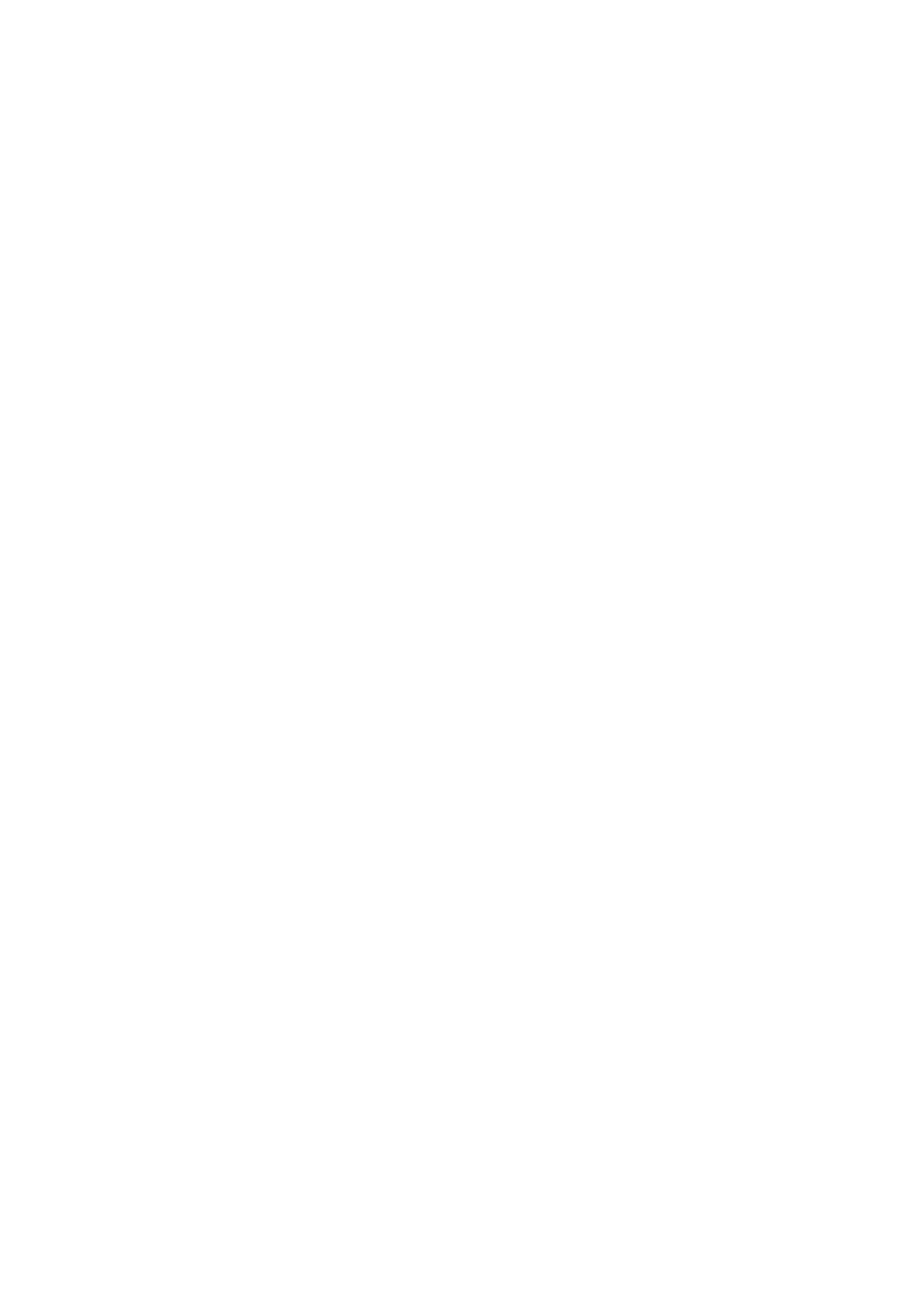## **CATALOG**

| 1          |     |        |                     |  |  |  |
|------------|-----|--------|---------------------|--|--|--|
| 2          |     |        |                     |  |  |  |
|            | 2.1 |        |                     |  |  |  |
|            | 2.2 |        |                     |  |  |  |
| 3          |     |        |                     |  |  |  |
|            | 3.1 |        |                     |  |  |  |
|            | 3.2 |        |                     |  |  |  |
|            | 3.3 |        |                     |  |  |  |
|            |     | 3.3.1  |                     |  |  |  |
| 3.4<br>3.5 |     |        |                     |  |  |  |
|            |     |        |                     |  |  |  |
|            |     | 3.5.1  |                     |  |  |  |
|            |     | 3.5.2  |                     |  |  |  |
|            | 3.6 |        |                     |  |  |  |
|            |     | 3.6.1  |                     |  |  |  |
|            |     | 3.6.2  |                     |  |  |  |
|            |     | 3.6.3  |                     |  |  |  |
| 4          |     |        |                     |  |  |  |
|            | 4.1 |        |                     |  |  |  |
|            | 4.2 |        |                     |  |  |  |
|            | 4.3 |        |                     |  |  |  |
|            |     | 4.3.1  |                     |  |  |  |
|            |     | 4.3.2  |                     |  |  |  |
|            |     | 4.3.3  |                     |  |  |  |
|            |     | 4.3.4  |                     |  |  |  |
|            |     | 4.3.5  |                     |  |  |  |
|            |     | 4.3.6  |                     |  |  |  |
|            |     | 4.3.7  |                     |  |  |  |
|            |     | 4.3.8  | <b>Applications</b> |  |  |  |
|            |     | 4.3.9  |                     |  |  |  |
|            |     | 4.3.10 |                     |  |  |  |
|            |     | 4.3.11 |                     |  |  |  |
|            |     | 4.3.12 |                     |  |  |  |
|            |     | 4.3.13 |                     |  |  |  |
|            |     | 4.3.14 |                     |  |  |  |
|            |     | 4.3.15 |                     |  |  |  |
|            |     | 4.3.16 |                     |  |  |  |
|            |     | 4.3.17 |                     |  |  |  |
|            | 4.4 |        |                     |  |  |  |
|            | 4.5 |        |                     |  |  |  |
|            | 4.6 |        |                     |  |  |  |